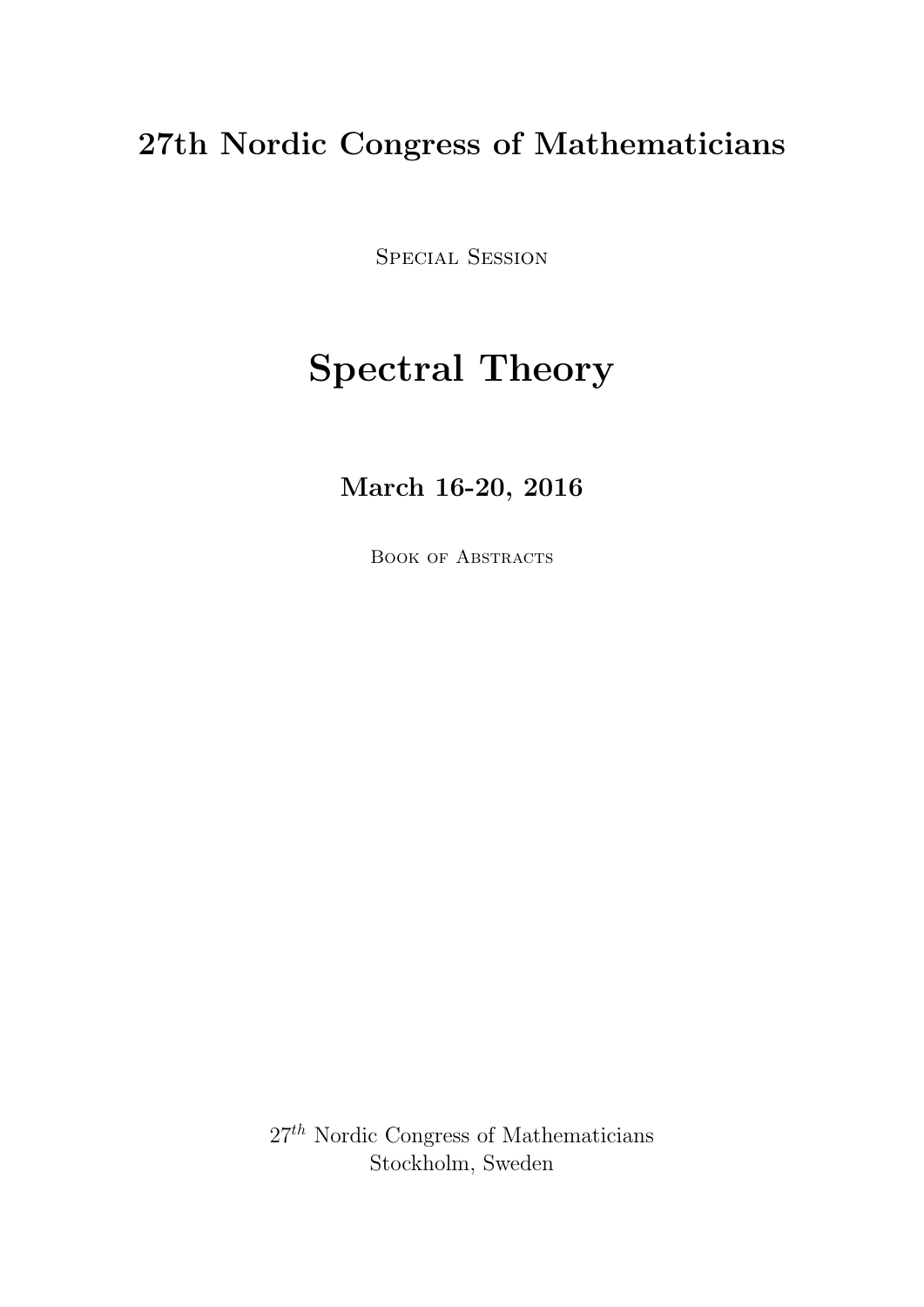# List of talks

| BOUTET DE MONVEL, Anne: On large eigenvalues of Jacobi matrices of                       |                |
|------------------------------------------------------------------------------------------|----------------|
| Jaynes-Cummings type $\dots \dots \dots \dots \dots \dots \dots \dots \dots \dots \dots$ | 1              |
| BROWN, Malcolm: Uniqueness for an inverse problem in electromagnetism                    |                |
|                                                                                          | 1              |
| CHEREDNICHENKO, Kirill: Boundary triples, Krein formula, and resolvent                   |                |
| estimates for one-dimensional high-contrast periodic problems                            | $\overline{2}$ |
| DEHESA, Jesus S.: Polynomial orthogonality: entropy, complexity and                      |                |
| entanglement $\ldots \ldots \ldots \ldots \ldots \ldots \ldots$                          | $\overline{2}$ |
| EXNER, Pavel: Asymptotic expansions for singular Schrödinger operators.                  | 3              |
| KERNER, Joachim: Two interacting particles on the half-line                              | 3              |
| KOORNWINDER, Tom H.: Solutions of the system of pde's for Appell hy-                     |                |
| pergeometric $F_2$ , a tribute to Per O.M. Olsson                                        | 4              |
| KOZHAN, Rostyslav: Multiplicative non-Hermitian perturbations of Jacobi                  |                |
| matrices<br>.                                                                            | $\overline{4}$ |
| LAPTEV, Ari: On factorisation of a class of Schrödinger operators                        | 5              |
| MELNIKOV, Yuri: New spectral estimations for a class of integral-difference              |                |
| operators and generalisation to higher dimensions                                        | 5              |
| POST, Olaf: Abstract graph-like space and vector-valued metric graphs                    | $\overline{5}$ |
| REINOV, Oleg I.: Symmetry of spectra of nuclear operators                                | 6              |
| TOFT, Joachim: Harmonic oscillator and its inverse                                       | $\overline{7}$ |
| TRUC, Françoise: Topological resonances on quantum graphs                                | $\overline{7}$ |
|                                                                                          | 8              |
| ZNOJIL, Miloslav: Stone theorem and the three-Hilbert-space representa-                  |                |
| tion of quantum systems $\ldots \ldots \ldots \ldots \ldots \ldots \ldots \ldots$        | 9              |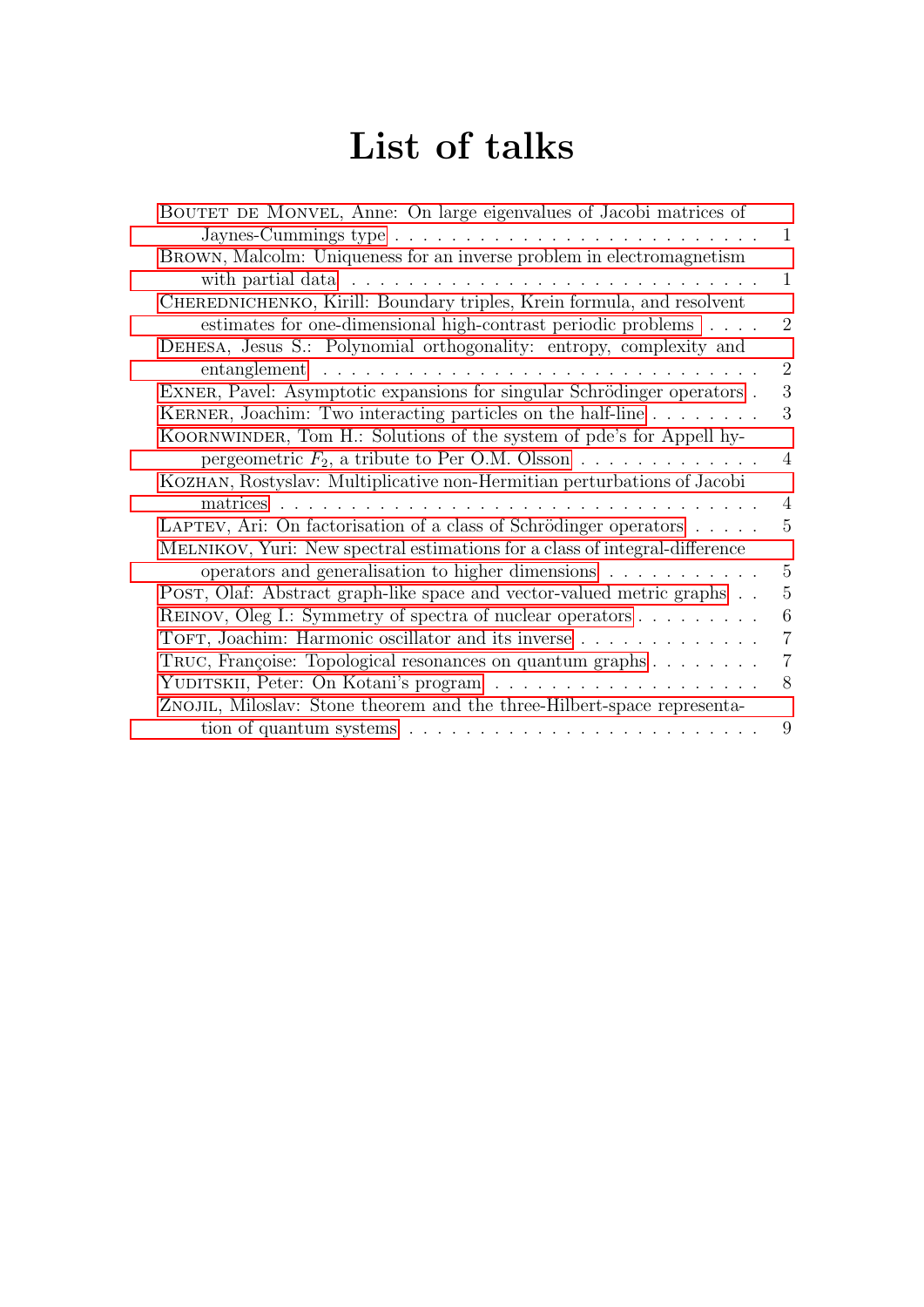# Abstracts

## <span id="page-2-0"></span>On large eigenvalues of Jacobi matrices of Jaynes-Cummings type

ANNE BOUTET DE MONVEL

Université Paris Diderot, France anne.boutet-de-monvel@imj-prg.fr

The Jaynes-Cummings model describes the interaction between a single two-level atomic system and a quantized radiation mode. The mathematical version of this model is given by a Jacobi matrix with discrete spectrum. We determine the large  $n$ asymptotics of its nth eigenvalue in a form that allows us to recover the parameters of the model. (Joint work with Lech Zielinski.)

#### <span id="page-2-1"></span>Uniqueness for an inverse problem in electromagnetism with partial data

Malcolm Brown

Cardiff University, United Kingdom BrownBM@cardiff.ac.uk

A uniqueness result for the recovery of the electric and magnetic coefficients in the time-harmonic Maxwell equations from local boundary measurements is showed. No special geometrical condition are imposed on the inaccessible part of the boundary of the domain, apart from that that the boundary of the domain is  $C^{1,1}$ . The coefficients are assumed to coincide on a neighbourhood of the boundary: a natural property in many applications.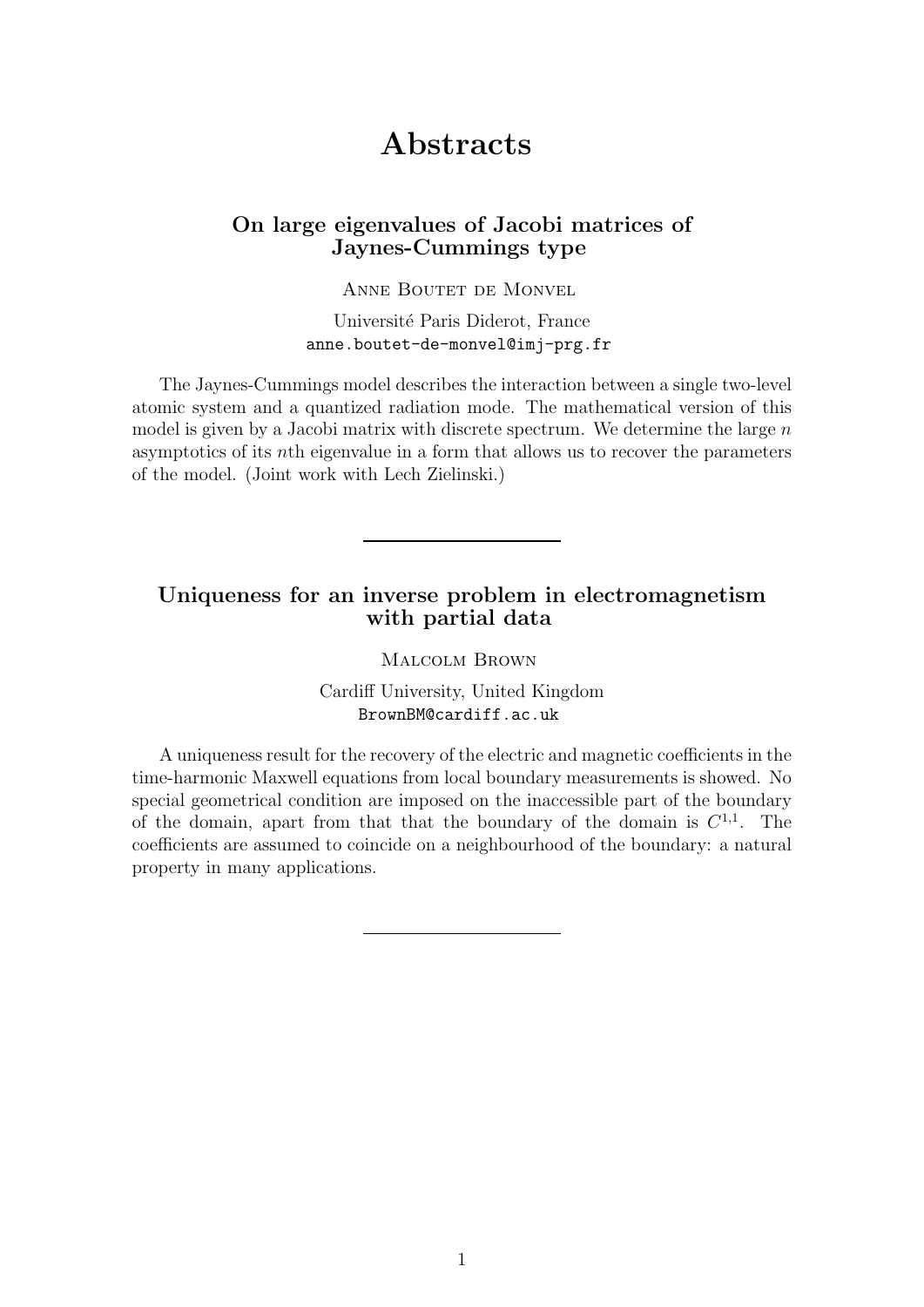### <span id="page-3-0"></span>Boundary triples, Krein formula, and resolvent estimates for one-dimensional high-contrast periodic problems

Kirill Cherednichenko

Department of Mathematical Sciences, University of Bath, United Kingdom K.Cherednichenko@bath.ac.uk

I will discuss operator-norm resolvent convergence estimates for one-dimensional periodic differential operators with rapidly oscillating coefficients in the non-uniformly elliptic high-contrast setting, which has been out of reach of the existing homogenisation techniques. Our analysis is based on a special representation of the resolvent of the operator in terms of the M-matrix of an associated boundary triple, due to M. G. Krein. The resulting asymptotic behaviour is shown to be described, up to a unitary equivalent transformation, by a non-standard version of the Kronig-Penney model on R. This is joint work with Alexander V. Kiselev.

# <span id="page-3-1"></span>Polynomial orthogonality: entropy, complexity and entanglement

Jesus S. Dehesa

Institute for Theoretical and Computational Physics, University of Granada, Spain dehesa@ugr.es

Polynomial orthogonality of Shohat-Favard type (also called classical or hypergeometric in some contexts) has not only played a key role in the development of the theory of special functions, it has been instrumental in numerous scientific problems. In particular, it has allowed analytically calculate the exact solutions of quantum mechanical equation of non-relativistic motion (i.e., Schrödinger equation) of a reduced set of realistic physical systems , including hydrogen. This has recently enabled the determination of the theoretic-informational measures of such systems in terms of polynomial functionals of entropy and complexity kind. The meaning and mathematical calculation of the entropy and complexity measures of the hypergeometric polynomials will be addressed in this talk. The usefulness of these quantities will be illustrated in some non-relativistic quantum systems. The need for other types of polynomial orthogonality (e.g., matricial, multivariate) will be discussed to explain the relativistic and entanglement properties in quantum physics.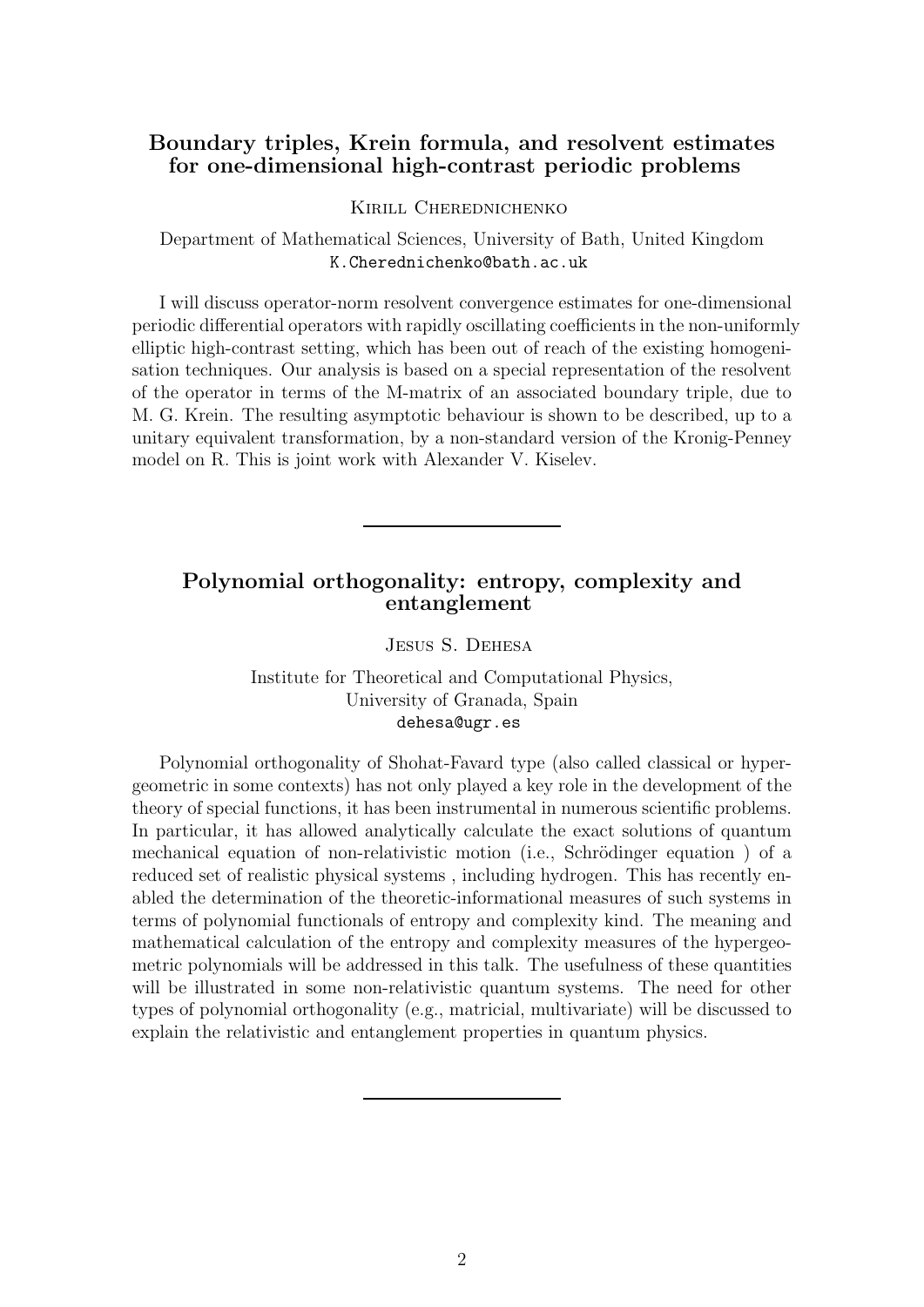#### <span id="page-4-0"></span>Asymptotic expansions for singular Schrödinger operators

Pavel Exner

Doppler Institute for Mathematical Physics and Applied Mathematics, Prague, Czech Republic exner@ujf.cas.cz

The subject of this talk are Schrödinger operators with an attractive singular 'potential' supported by a manifold of a lower dimensionality; formally one can write them as  $-\Delta - \alpha \delta(x-\Gamma)$  with  $\alpha > 0$ , where  $\Gamma$  is a curve in  $\mathbb{R}^d$ ,  $d = 2, 3$ , or a surface in  $\mathbb{R}^3$ . It is known that spectral properties of these operators depend on the geometry of Γ, in particular, that a non-trivially shaped interaction support may give rise to a discrete spectrum. In this talk we discuss asymptotic properties of such eigenvalues with respect the parameters involved, both with respect to the coupling strength  $\alpha$ and to the geometry of Γ.

#### <span id="page-4-1"></span>Two interacting particles on the half-line

Joachim Kerner

FernUni Hagen, Germany joachim.kerner@fernuni-hagen.de

In this talk we discuss a system consisting of two particles moving on  $\mathbb{R}_+$  and whose Hamiltonian is (formally) given by

$$
H = -\frac{\partial^2}{\partial x^2} - \frac{\partial^2}{\partial y^2} + v(x, y) \left[ \delta(x) + \delta(y) \right] ,
$$

 $v(x, y) = v(y, x)$  being some symmetric interaction potential. The considered twoparticle interactions are of singular type, namely, the particles are interacting only whenever at least one particle is situated at the origin. Although this model originated from the theory of many-particle quantum chaos, it may also be of interest to other areas such as many-body quantum mechanics or applied superconductivity.

From a mathematical point of view, our system is translated into a boundary value problem for the two-dimensional Laplacian on  $\mathbb{R}^2$ , subject to Robin boundary conditions with variable coefficient. We will discuss spectral properties of  $H$ , i.e., we will describe the essential part of the spectrum and derive conditions on  $v(x, y)$ which ensure the existence of at least one eigenstate below inf  $\sigma_{ess}(H)$ . We will also estimate the number of such eigenvalues and provide an estimation of the ground state energy. Finally, we will prove exponential decay of the ground state in the case of  $v(x, y)$  having compact support.

(This talk is based on joint work with  $T$ . Mühlenbruch (Hagen)).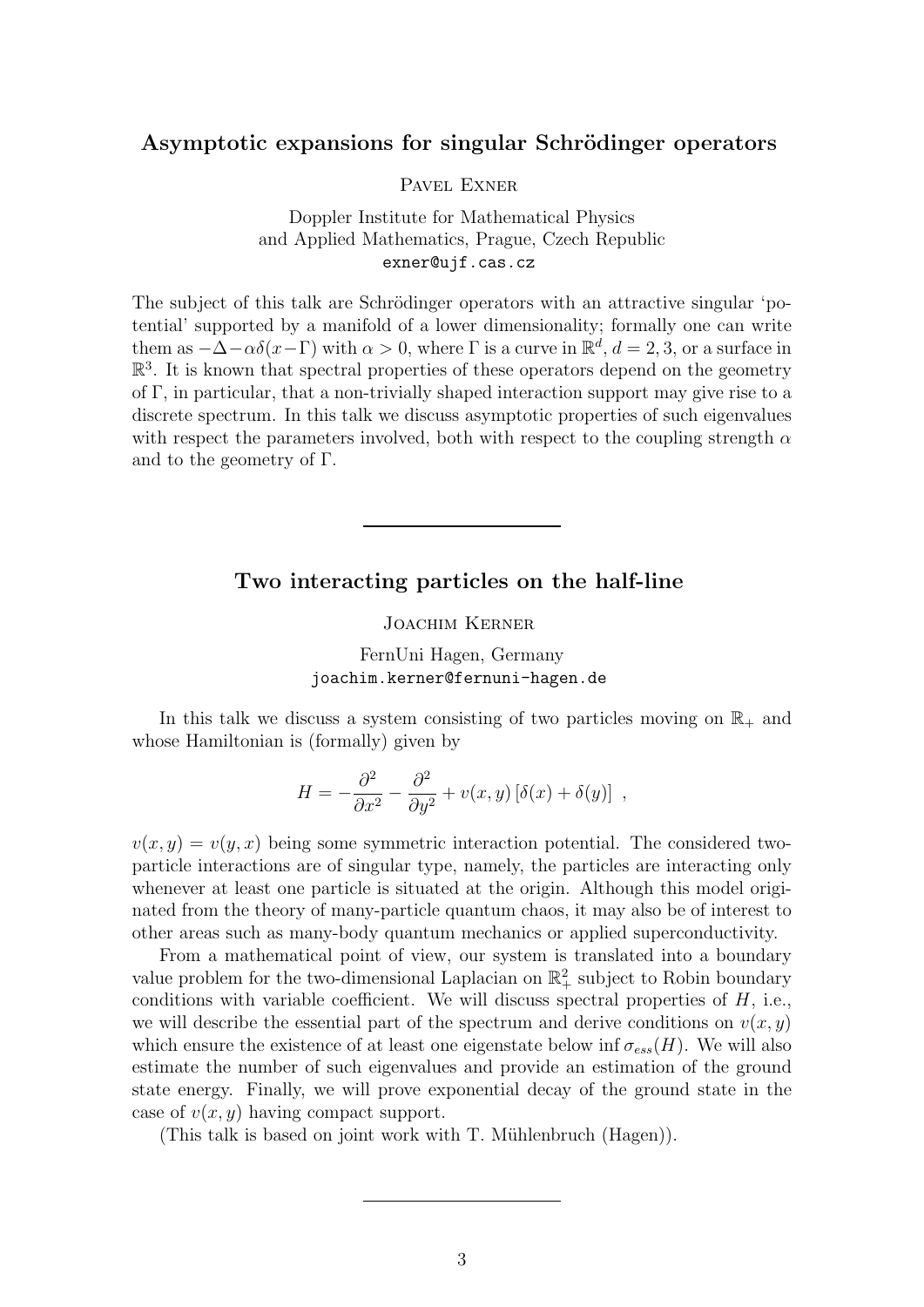### <span id="page-5-0"></span>Solutions of the system of pde's for Appell hypergeometric  $F_2$ , a tribute to Per O.M. Olsson

Tom H. Koornwinder

University of Amsterdam, Netherlands T.H.Koornwinder@uva.nl

Appell introduced four different two-variable analogues of the Gauss hypergeometric series. Each of these is a solution of a system of two pde's. In particular, the system of pde's associated with Appell's hypergeometric  $F_2(a; b_1, b_2; c_1, c_2; x, y)$ admits a rich set of explicit solutions, which was most comprehensively studied by Per O.M. Olsson (Dept. of Theoretical Physics, Royal Institute of Technology, Stockholm) in a paper [\[2\]](#page-5-2) which should have deserved more attention. The lecture will survey these solutions. Next double integral representations for some of these solutions, some possibly new, will be produced and proved in a unified way, using the concept of transmutation. This extends work recently done by the speaker [\[1\]](#page-5-3) in the one-variable case. The research presented here is inspired by work in progress by Enno Diekema, and will include some of his results.

# References

- <span id="page-5-3"></span>[1] T.H. Koornwinder, Fractional integral and generalized Stieltjes transforms for hypergeometric functions as transmutation operators, SIGMA 11 (2015), 074, 22 pp.; arXiv:1504.08144.
- <span id="page-5-2"></span>[2] P.O.M. Olsson, On the integration of the differential equations of five-parametric double-hypergeometric functions of second order, J. Math. Phys. 18 (1977), 1285–1294.

# <span id="page-5-1"></span>Multiplicative non-Hermitian perturbations of Jacobi matrices

Rostyslav Kozhan

University of Uppsala, Sweden rostyslav.kozhan@math.uu.se

We fully classify possible eigenvalue configurations of rank-one multiplicative non-Hermitian perturbations of Jacobi matrices. We provide a Hermite-Biehler type theorem for the characteristic polynomial and an application in random matrix theory. Joint work with M. Tyaglov.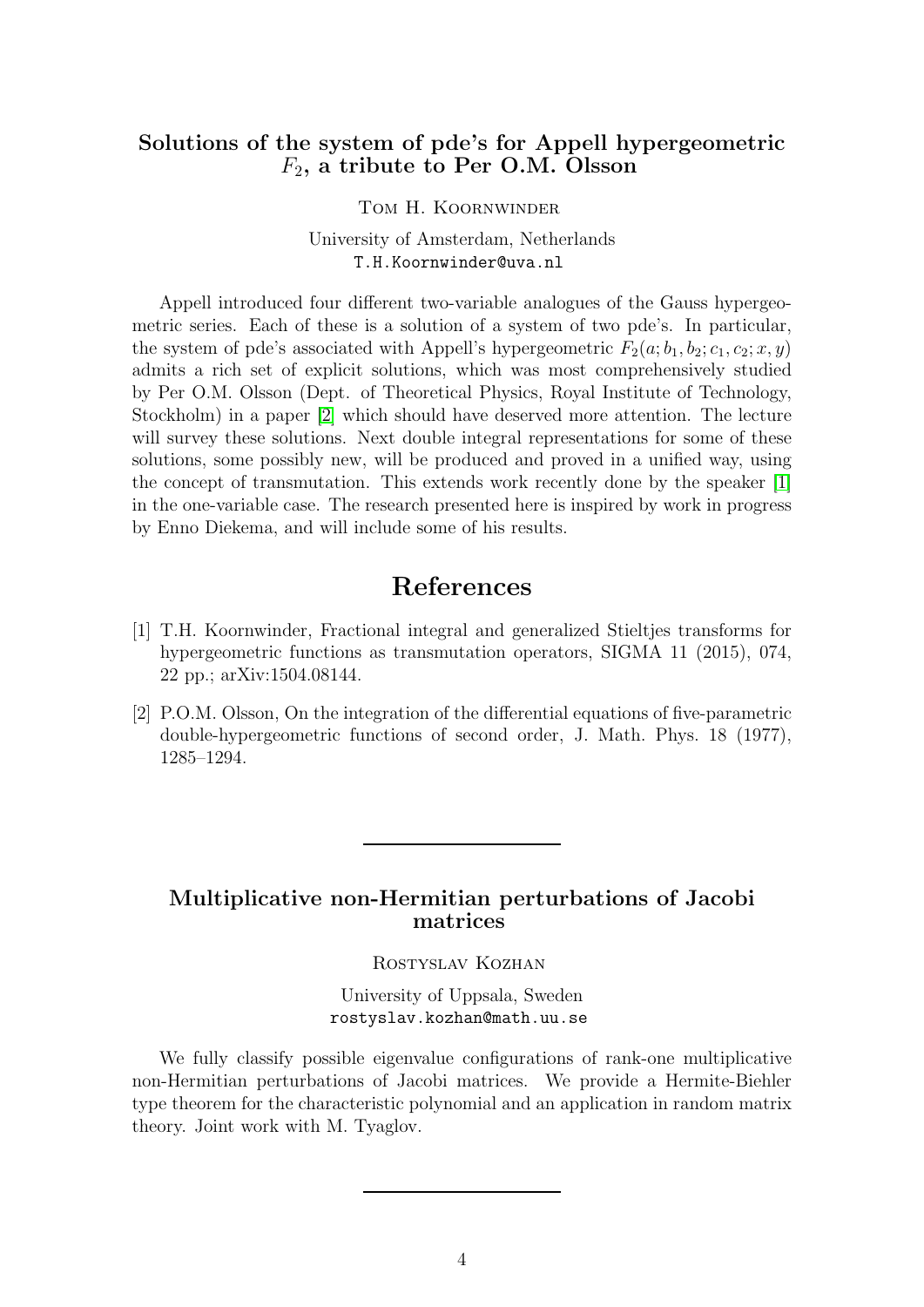## <span id="page-6-0"></span>On factorisation of a class of Schrödinger operators

ARI LAPTEV

Department of Mathematics, Imperial College London, United Kingdom a.laptev@imperial.ac.uk

The aim of this talk is to prove sharp inequalities for  $3/2$ -moments for the negative eigenvalues of Schrödinger operators on half-line that have a "Hardy term" in addition to a potential function.

# <span id="page-6-1"></span>New spectral estimations for a class of integral-difference operators and generalisation to higher dimensions

Yuri Melnikov

Far Eastern Federal University, Vladivostok, Russia Oxford-Progress Ltd, United Kingdom yurimelnikov@hotmail.com

Quadratic form approach allows for new results in the analysis of a class of integral-difference operators in finite domains: non-negativity, spectral estimations, a new property of Legendre polynomials; and establishing links with weighted meansquare deviation functionals and with infinite Jacobi matrices with not-bounded coefficients. Generalisation of integral-difference operators to higher dimensions is provided and application to matter relaxation in a field is considered. A new class of special functions naturally appears.

<span id="page-6-2"></span>Abstract graph-like space and vector-valued metric graphs

OLAF POST

Trier University, Germany olaf.post@uni-trier.de

In this note we present some abstract ideas how one can construct spaces from building blocks according to a graph. The coupling is expressed via boundary pairs, and can be applied to very different spaces such as discrete graphs, quantum graphs or graph-like manifolds. We show a spectral analysis of graph-like spaces, and consider as a special case vector-valued quantum graphs. Moreover, we provide a prototype of a convergence theorem for shrinking graph-like spaces with Dirichlet boundary conditions.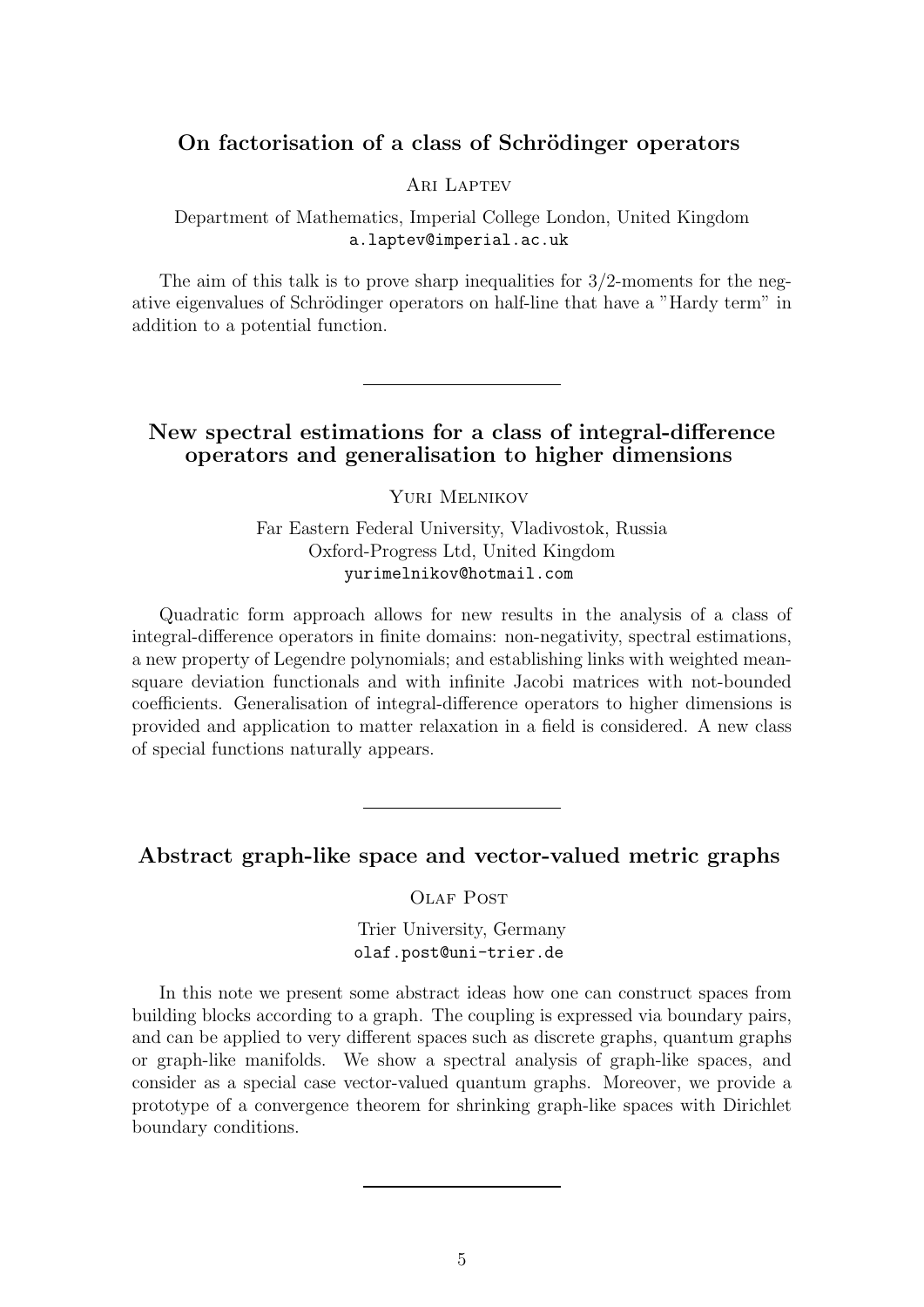#### <span id="page-7-0"></span>Symmetry of spectra of nuclear operators

#### Oleg I. Reinov

#### St. Petersburg State University, St. Petersburg, Russia. orein51@mail.ru

It was proved in a paper [1] by M. I. Zelikin: The spectrum of a nuclear operator A acting on a separable Hilbert space is central-symmetric iff  $trace A^{2n-1} = 0$ ,  $n \in$ N.

Recall that the spectrum of A is central-symmetric, if together with any eigenvalue  $\lambda \neq 0$  it has the eigenvalue  $-\lambda$  of the same multiplicity.

The part "only if" is evident if one applies the Lidski<sub>I</sub> trace formula for trace class operators in Hilbert spaces [2]. An analogue of Lidskiˇı theorem for operators in Banach spaces is the famous Grothendieck trace formula for the 2/3-nuclear operators [3].

Our aim is to present the following generalization (Theorem 1) of both Grothendieck and Lidskiı̆ theorems and to apply this generalization for getting an analogue of Zelikin's theorem for subspaces of quotients of  $L_p$ -spaces (Theorem 2). In a sense, these theorems can be considered as "interpolation results" in the scale  $L_1$  through  $L_2$  to  $L_{\infty}$ ".

We need a definition: An operator T in a Banach space Y is s-nuclear,  $0 < s \leq 1$ , if T admits a representation

$$
T=\sum_i \lambda_i y_i'\otimes y_i,
$$

with  $(\lambda_i) \in l_s$ ,  $(y'_i)$  and  $(y_i)$  are bounded in  $Y^*$  and Y, respectively.

**Theorem 1** [4]. Let Y be a subspace of a quotient (or a quotient of a subspace) of an  $L_p$ -space,  $1 \le p \le \infty$ . If  $T \in N_s(Y, Y)$  (s-nuclear), where  $1/s = 1+|1/2-1/p|$ , then

1. the (nuclear) trace of  $T$  is well defined,

2.  $\sum_{n=1}^{\infty} |\lambda_n(T)| < \infty$ , where  $\{\lambda_n(T)\}\$ is the system of all eigenvalues of the operator  $\tilde{T}$  (written in according to their algebraic multiplicities)

and

trace 
$$
T = \sum_{n=1}^{\infty} \lambda_n(T)
$$
.

**Theorem 2.** Let Y be a subspace of a quotient (or a quotient of a subspace) of an  $L_p$ -space,  $1 \le p \le \infty$ , and  $T \in N_s(Y, Y)$  (s-nuclear), where  $1/s = 1+|1/2-1/p|$ . The spectrum of T is central-symmetric iff trace  $T^{2n-1} = 0, n = 1, 2, \ldots$ .

Acknowledgement. The author would like to thank Boris Mityagin for a helpful discussion on the topic and for a question posed by him to me.

# References

- [1] M. I. Zelikin: A criterion for the symmetry of a spectrum, Dokl. Akad. Nauk, 418 (2008), no. 6, 737-740.
- [2] V. B. Lidskii: *Nonselfadjoint operators having a trace*, Dokl. Akad. Nauk SSSR, 125 (1959), 485–487.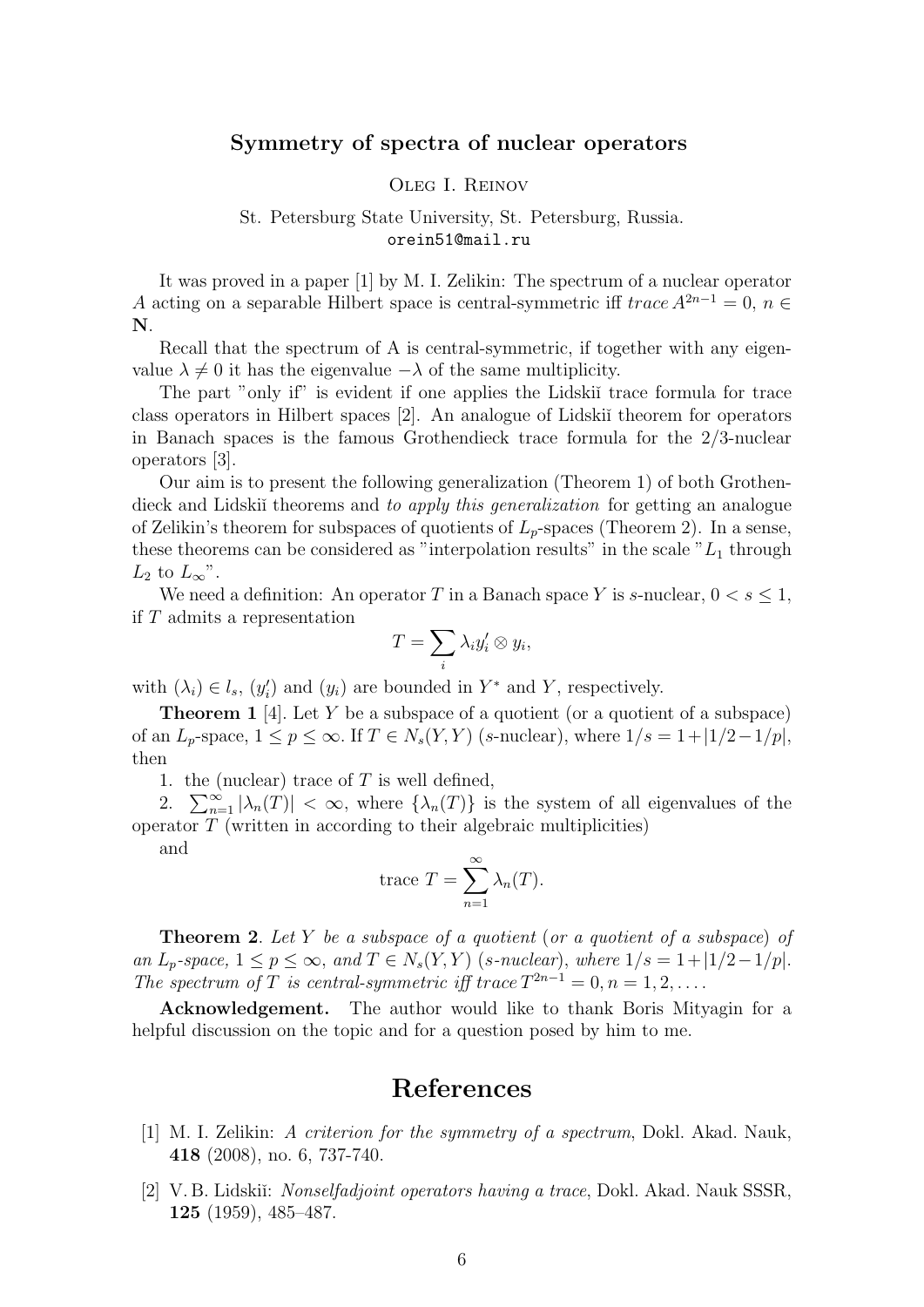- [3] A. Grothendieck: *Produits tensoriels topologiques et éspaces nucléaires*, Mem. Amer. Math. Soc., 16 (1955).
- [4] O. Reinov, Q. Latif: *Grothendieck-Lidski theorem for subspaces of quotients of*  $L_p$ -spaces, Proceedings of the international mathematical conference Function Spaces X, Banach Center Publications, 102 (2014), 189-195.

#### <span id="page-8-0"></span>Harmonic oscillator and its inverse

**JOACHIM TOFT** 

Linnæus University, Växjö, Sweden joachim.toft@lnu.se

Abstract We study the inverse of the harmonic oscillator. In particular, we consider the Weyl symbol to this inverse. We establish precise expressions and convenient estimates. We also explain how such estimates can be used to ensure that this operator image analytical and super analytical functions to functions of the same class. We also show how our results lead to estimates of certain special functions which, to our knowledge, seems to be unknown until now. Finally we explain some results on mapping properties of radial symmetric elements under the Bargmann transform, deduced during the investigations of the harmonic oscillator.

Bibliography

[1] M. Cappiello, L. Rodino, J. Toft. On the inverse to the harmonic oscillator, Comm. Partial Differential Equations 40 (2015), 1096–1118.

#### Topological resonances on quantum graphs

FRANÇOISE TRUC

<span id="page-8-1"></span>Institut Fourier, UMR 5582 CNRS-UGA (Université Grenoble-Alpes), France Francoise.Truc@ujf-grenoble.fr

We consider metric graphs which consist of a finite graph with some leads attached to some vertices. To this graph is associated a Laplacian using the Kirchoff conditions. We describe some asymptotic properties of the resonances close to the real axis. This is a joint work with Y. Colin de Verdière.